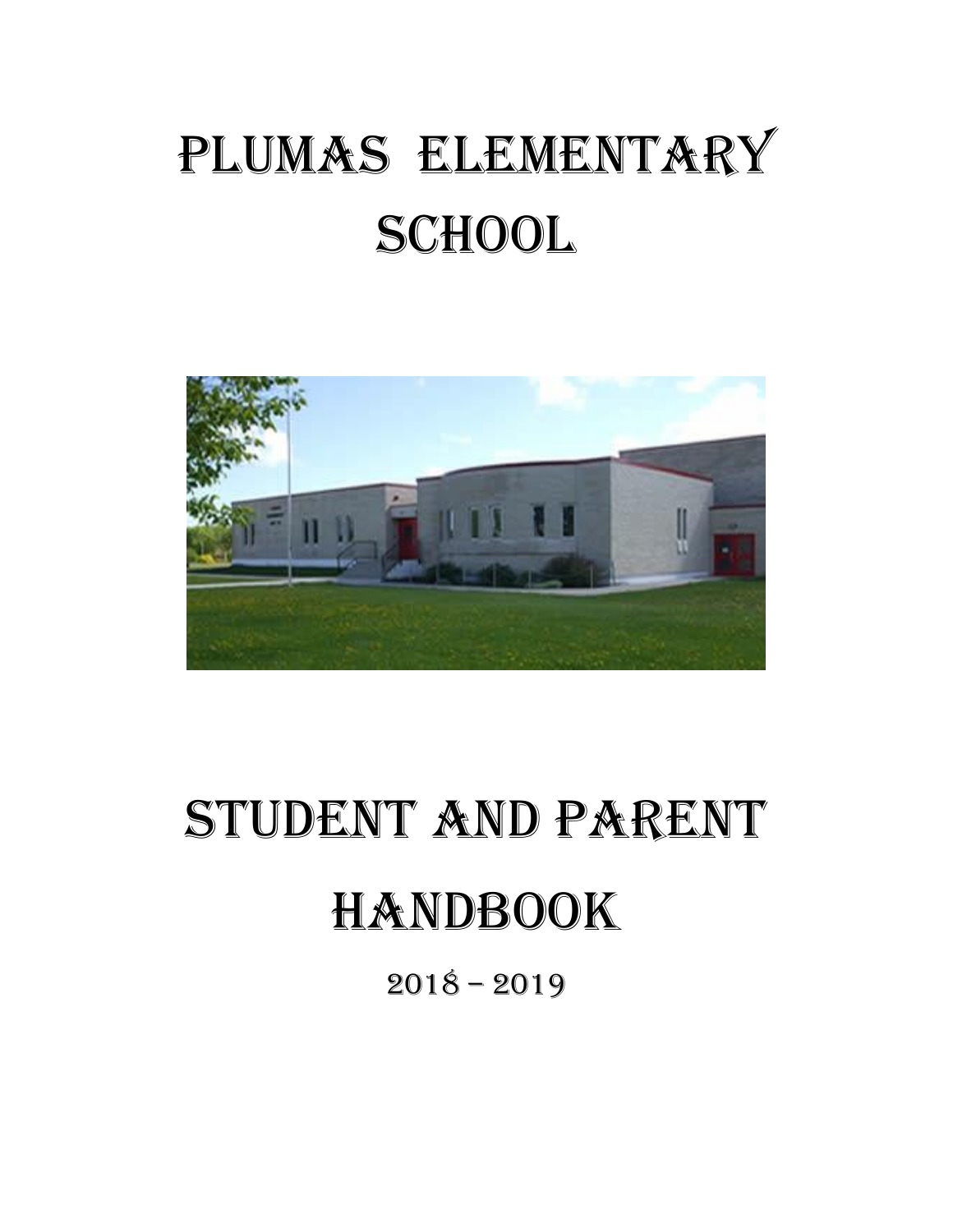# **Plumas Elementary School**

# **"Good Things Come in Small Packages"**

**Location:** Our school is located in the village of Plumas, which is situated on Highway 260, 19 km north of Highway 16.

**Address:** 117 Richmond Avenue North, P.O. Box 40 Plumas, Manitoba R0J 1P0

**Who We Are:** We are a K-8 school. Our small school size provides our students with unique learning opportunities in multi age classroom settings. Our school is built on a strong sense of community and hands on learning.

**School Phone Number:** 204-386-2250

**Fax Number:** 204-386-2137

**E-Mail:** pes@pinecreeksd.mb.ca

**Mission Statement**: At Plumas Elementary School we strive to provide the students with the tools to become lifelong learners and responsible global citizens.

# **School Priorities:**

- **1. Writing** The students will become effective writers by engaging actively in all stages of the writing process (planning, drafting, revising, editing, and publishing).
- **2. Numeracy** The students will confidently and effectively use mathematics to meet the everyday demands of life. The areas of focus are mental math and problem solving.
- **3. Community and School Well-Being** to foster inter-generational community partnerships between students and older adults.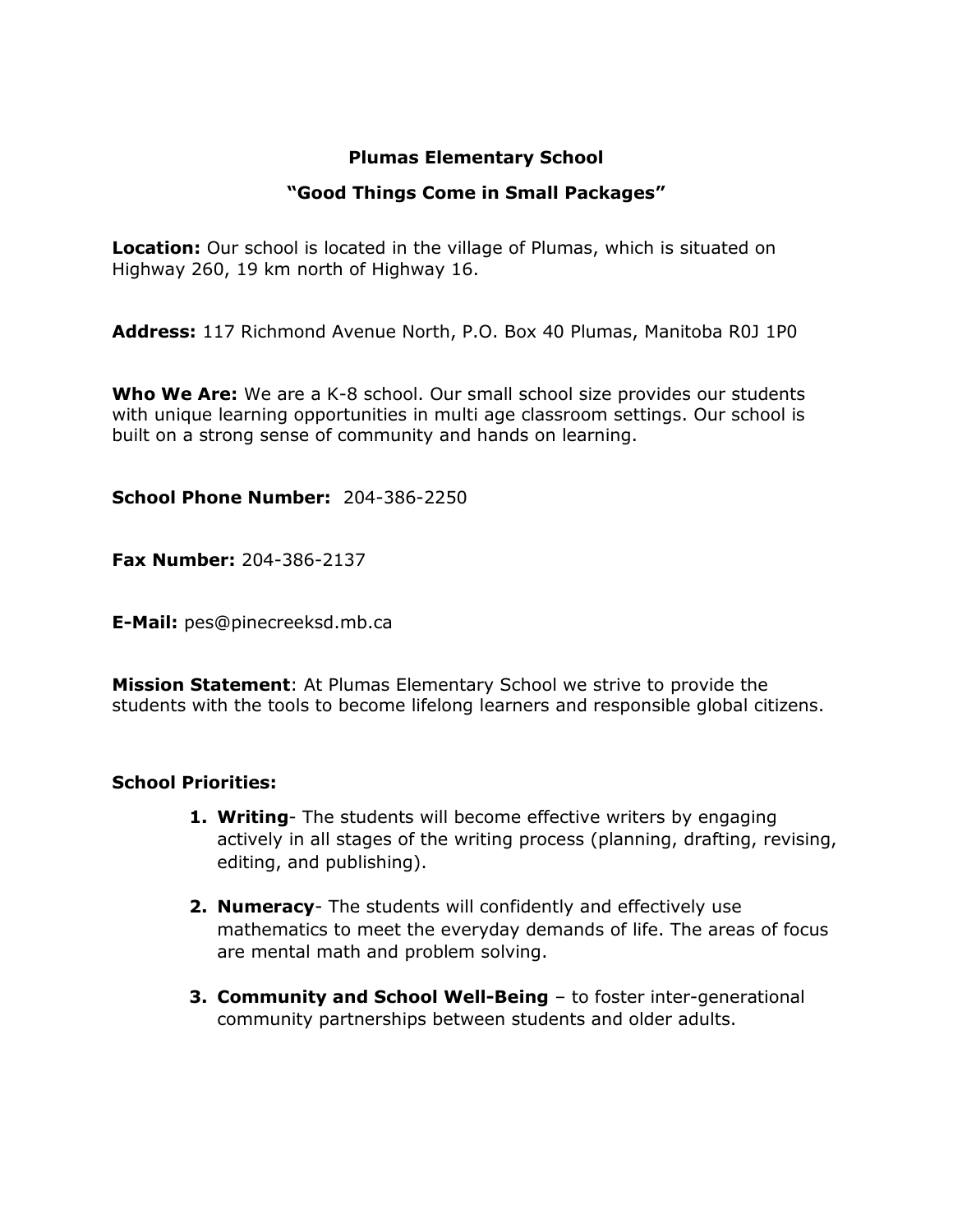#### **School Staff:**

K-2 Melissa Buhler 3-5 Bill Banyard 6-8 Dawn Langlois Music Melissa Buhler Phys Ed. Bill Banyard Principal Kathryn Hunt Admin. Assistant/Librarian –Brenda Smith Indigenous Family Liason – George Constant Educational Assistant – Shannon Yandeau Educational Assistant – Kylee Yandeau Custodian – Allison Dayholos Bus Driver – Darcy Dick Bus Driver – Glen Mauthe

# **Division Office:**

Superintendent – Bruce Lyons Student Services Coordinator – Lesley Nichol Speech Language Clinician – Karen Sigurdson Social Work Clinician – Teresa Wright Transportation Coordinator – Don Hickey Maintenance Coordinator – Erwin Hiebert

# **Daily Schedule:**

8:30 – bus students arrive and the students participate in a walking club

- 8:50 students enter the school
- 9:00 classes begin
- Period 1 9:00 9:40
- Period 2 9:40 10:20
- Recess 10:20 10:35
- Period 3 10:35 11:15
- Period 4 11:15 12:00 Lunch 12:00 - 12:20
- Noon Break 12:20 1:00
- Period 5 1:00 1:35 Period 6 1:35 - 2:10 Recess 2:10 - 2:25 Period 7 2:25 - 3:00 Period 8 3:00 - 3:35
- Agenda Time-3:35 3:40 Dismissal 3:40

Our school runs on a 6 day cycle. Please check school newsletters or the divisional website for school closures and the appropriate day of the cycle.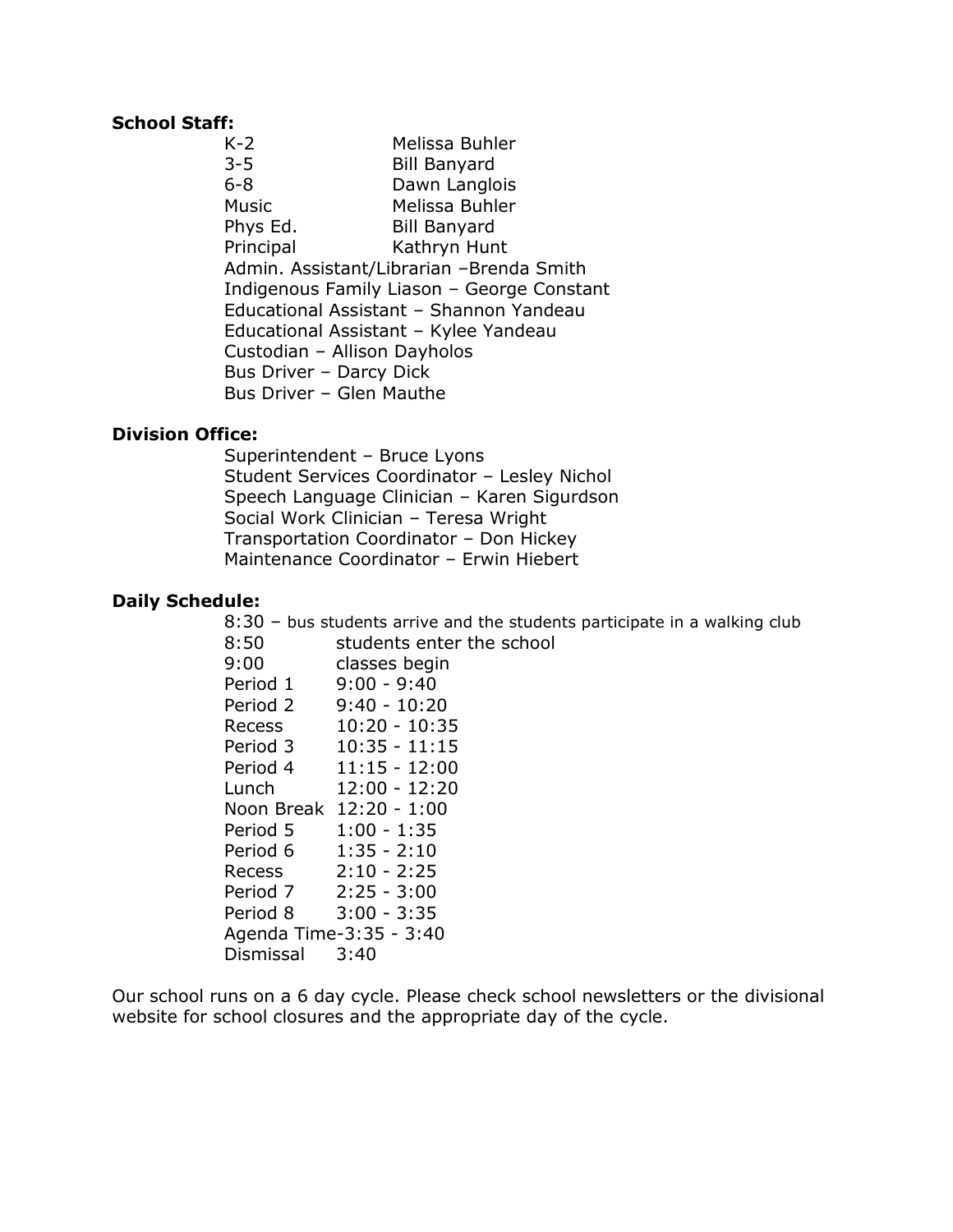**Home - School Communication:** Monthly newsletters are sent home and are available on the divisional website under our school heading.

Each child receives a school agenda at the start of the year and parents are encouraged to use this for home - school communications.

If there are any concerns or question please feel free to contact the school.

**SchoolMessenger:** texts or emails will be sent via Schoolmessenger as an additional way of communicating between school and home. Text 'Y' to "978338" to opt-in. Please ask at the office if you are not receiving these messages so we can make sure we have the correct information.

**Parental Concerns:** If there are concerns regarding what is happening in a specific classroom the following steps should be followed:

- 1. Parents meet directly with the teacher expressing their concerns giving the teacher the opportunity to respond and address the concerns;
- 2. If the concerns persist the parents should make an appointment to meet with administration for further discussion.

**Use of Electronic Devices and Cell Phones:** Except with specific permission, the use of electronic devices and cell phones during school hours is prohibited. Lost or stolen electronics are not the responsibility of the staff or the school.

**Parent Advisory Council:** Plumas Elementary School has an active PAC that acts as a support group to help improve the quality of our school. All parents/guardians of the students who attend our school are members of PAC. Regular meetings are held and everyone that attends is entitled to vote.

**Lunch Program:** Our school sells milk daily (must be pre-ordered October - May) and the lunch room has a microwave for student use to warm up their lunches, if necessary. Microwaves are to be used for warming food ONLY, so please do not send food that needs to be cooked. In order for everyone to warm up and eat their lunch in the time provided, each student is allowed 1 minute of microwave time.

**Nut Safe:** Our school is a nut safe zone. We ask that all parents respect this when sending food to school. We want to ensure that our school is a safe environment for all students. If you are in contact with nuts or nut products please wash your hands with soap before entering our school.

**Student Participation in Extra-Curricular Activities**: Participation in extracurricular athletics and other activities such as class field trips are a privilege. Students are expected to maintain a positive attitude, demonstrate good citizenship and do their best academically to participate in these activities.

**School Dress:** Students are required to dress appropriately for all school activities. Out of respect the students are asked to refrain from wearing hats in the school. A change of clothes for P.E. class and clean indoor shoes are also required. It is also important that the students dress for the weather especially in the winter as they can be outside for prolonged periods.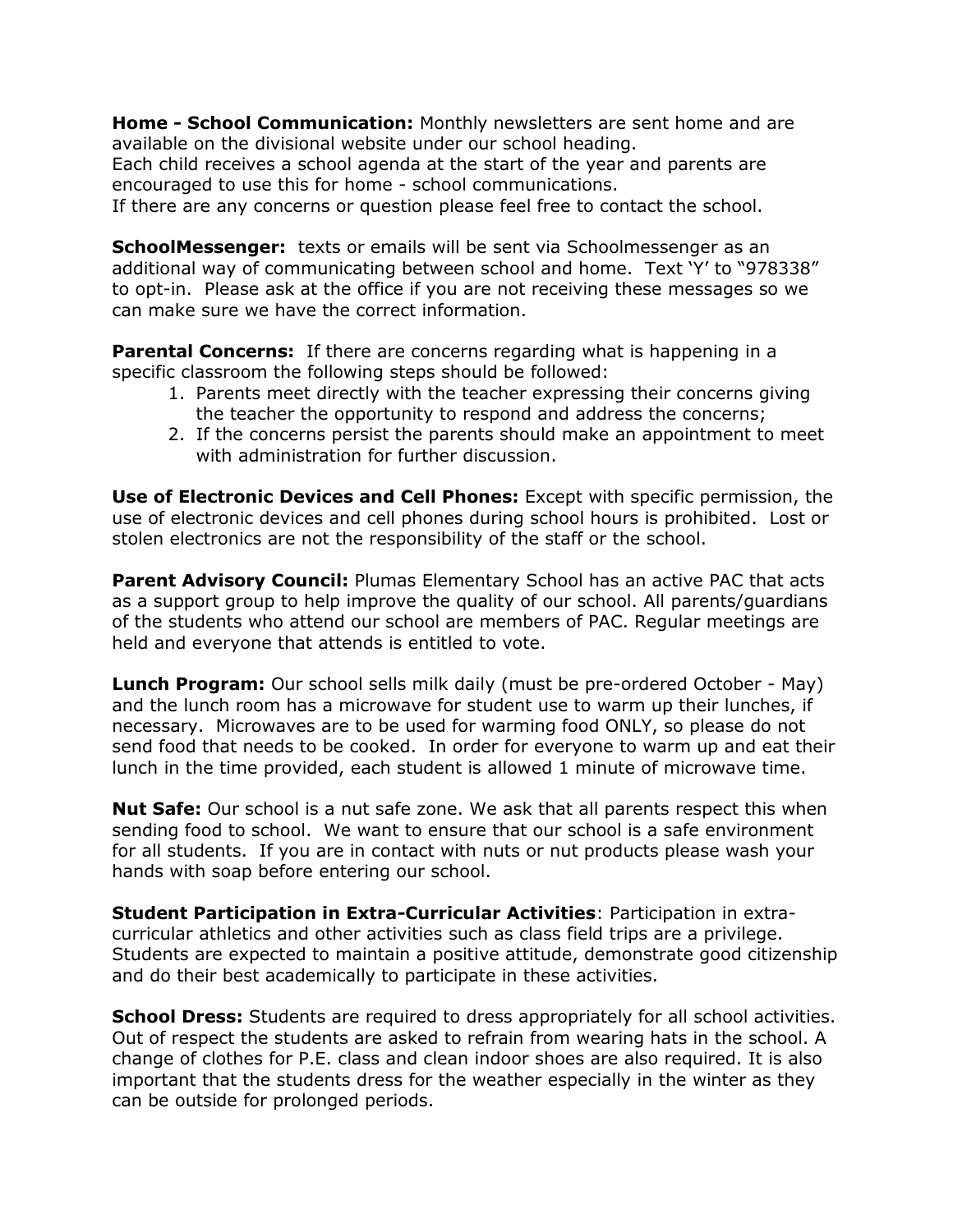**Bus Information:** Please take time to read over the Parent & Student Information Guide provided by the Pine Creek School Division (sent home Sept 7). This document contains information on student responsibilities and storm day procedures.

**Change of Student Routine:** If alternate transportation arrangements are required parents must make the arrangements with the appropriate bus driver prior to the end of the school day and then notify the school. If the alternate arrangements exceed a period of three school days, the request can be subject to approval by the Transportation Supervisor. Notes should be made in the agenda regarding alternate arrangements, and signed by parent.

**Visitors and Volunteers:** We welcome all visitors and volunteers to our school but please report to the office and sign "in" the Visitor Binder upon arrival and "out" upon leaving. Volunteers need to fill in a Criminal Record and Child Abuse Registry Declaration form before helping out.

**Community Use of School Facilities:** Community groups are welcome to use the school after regular school hours and on weekends. A school division employee must be on site during use. Groups wishing to use the building need to fill out a "Community Use of School Facilities" form and meet the requirements outlined there. This form is available at the school office.

**Emergency Procedures:** PES has an Emergency Response Plan which is routinely updated and reviewed by all staff members**.** Fire, tornado, and lock down drills are practiced throughout the year. In case of an evacuation situation the students and staff proceed to the Plumas United Church.

**Accident Insurance:** Reliable Life Insurance forms are sent home each September with the students. Those parents wishing to take out this insurance are to fill out the form and directly return it to Reliable Life. This can also be done on line. It is recommended that all students participating in extra-curricular activities have some type of insurance.

**Pine Creek School Division K-8 Attendance Policy:** Students are expected to be in school at all times unless excused by their parent or guardian. When parents or guardians do excuse attendance, they are to notify the school by phone call or in writing.

Where in the opinion of the Principal, the attendance pattern of a student is having a negative impact on his or her education, the student and parent or guardian are to be invited to a meeting. At this meeting interventions may be imposed for continued attendance. These might include:

- 1. Requirement that a medical certificate be submitted in order to excuse absences.
- 2. Involvement of the Divisional Student and Family Counselor
- 3. Involvement of Outside Agencies